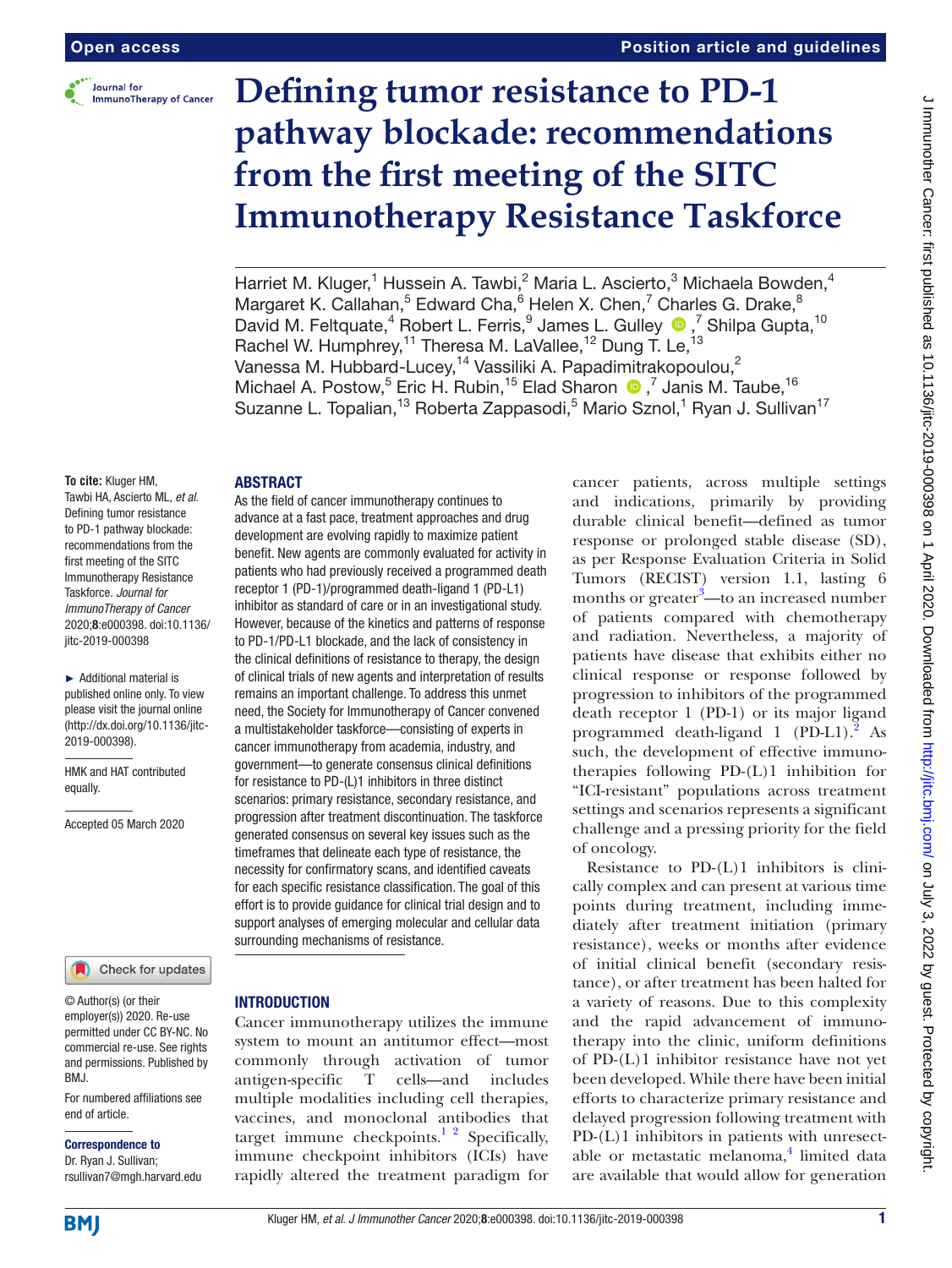of uniform resistance definitions applicable to multiple diseases across the above scenarios. Uniform definitions validated by comprehensive data sets would greatly benefit drug development by supporting standardized clinical trial enrollment and appropriate comparisons among novel regimens and treatment approaches in post-PD-(L)1 clinical trials.

In the absence of the necessary, compete clinical trial data sets, expert-driven consensus definitions of resistance have provided significant value in multiple disease settings. For example, consensus definitions of resistance concerning anti-epidermal growth factor receptor (EGFR) agents in lung cancer, as well as endocrine treatment in breast cancer, have greatly benefited patients by enabling pooled analyses and rendering research findings more easily understood, subsequently expediting the advancement of novel therapeutics into the clinic. $56$ 

Recognizing the unmet need within the field for PD-(L)1 inhibitor resistance definitions, as well as understanding that clinical trial data concerning PD-(L)1 inhibitor resistance are limited and not comprehensive, the Society for Immunotherapy of Cancer (SITC) established a taskforce to develop expert consensus definitions for the clinical phenotypes of PD-(L)1 inhibitor resistance, including clinical definitions of primary resistance, secondary resistance, and resistance that develops after discontinuation of therapy. This initiative aims to provide consistency in investigations of the clinical and biological manifestations of ICI resistance, as well as to establish a drug development framework that better estimates the therapeutic efficacy of novel agents administered alone or in combination with PD-(L)1 inhibitors after prior PD-(L)1 treatment. Furthermore, as many clinical trials are not currently designed to consistently collect comprehensive data on ICI resistance, the taskforce worked to identify areas of opportunity within future clinical trials to refine the developed PD-(L)1 resistance definitions by promoting data collection and sharing and to assist future efforts for other clinical settings and/or modalities.

#### **METHODS**

SITC formed the Immunotherapy Resistance Taskforce by convening a number of stakeholders—including representatives from academia, industry, government agencies, and other oncology-focused societies—in order to generate expert consensus definitions concerning resistance to PD-1 and PD-L1 inhibitors. A full taskforce roster can be found in the [online supplementary materials.](https://dx.doi.org/10.1136/jitc-2019-000398)

To initiate discussions, leadership of the SITC Immunotherapy Resistance Taskforce distributed a survey to taskforce membership characterizing foundational concepts on clinical definitions for PD-(L)1 inhibitor resistance. Taskforce members were surveyed regarding three clinical scenarios for PD-(L)1 inhibitor resistance: primary resistance, secondary resistance, and progression after treatment discontinuation. It was decided that at this time, this effort would not focus on the development

J Immunother Cancer: first published as 10.1136/jitc-2019-000398 on 1 April 2020. Downloaded from http://jitc.bm/ on July 3, 2022 by guest. Protected by copyright J Immunother Cancer: first published as 10.1136/jitc-2019-000398 on 1 April 2020. Downloaded from <http://jitc.bmj.com/> on July 3, 2022 by guest. Protected by copyright.

of definitions for resistance to cytotoxic T lymphocyteassociated antigen 4 (CTLA-4) inhibitors or other immunotherapies.

In April 2019, the taskforce held an in-person workshop in Atlanta, Georgia to discuss the final survey results and develop consensus definitions for the three resistance scenarios. In all, 35 taskforce members attended the meeting and were split into three working groups. The meeting primarily consisted of working group discussions on each of the three resistance scenarios, and subsequent whole group (taskforce) discussions to form general consensus definitions. Initial results from this meeting were compiled into a summary report in the form of minutes, which were distributed to taskforce membership and served as the basis to generate this manuscript. All taskforce participants reviewed the consensus definitions and approved the final manuscript, yet there was not uniform agreement on every issue. For this reason, caveats to the consensus definitions are detailed next in an effort to capture the breadth of the conversation and scenarios where the definitions may not perfectly fit.

#### **MAIN TEXT**

#### General comments on consensus definitions

Overall, taskforce members agreed that the goal of this effort was to generate consensus definitions about PD-(L)1 inhibitor clinical resistance that would be most applicable for aspects of drug development and clinical trial design. The taskforce agreed that their efforts should not be aimed at generating treatment recommendations, and that the best clinical judgment should supplant any of the following recommendations as necessary.

An initial discussion topic among members of the taskforce concerned separation of clinical PD-(L)1 resistance scenarios. The taskforce recognized that an increasing number of clinical trials are being designed to address PD-(L)1 inhibitor resistance, and that these studies generally allow enrollment of patients with progressive disease who have received prior PD-(L)1 inhibitors.<sup>[7](#page-10-5)</sup> Taskforce members generally agreed, however, that enrolling patients with different clinical PD-(L)1 resistance scenarios onto the same study assessing a novel therapy may confound activity analyses and adversely affect the clinical development of otherwise active agents. As such, the taskforce agreed that the clinical scenario of PD-(L)1 inhibitor resistance is relevant and should be taken into consideration while developing consensus definitions.

Building on this premise, the taskforce specifically discussed how a patient whose cancer progressed within the first few weeks of anti-PD- $(L)1$  therapy may or may not have a biologically distinct mechanism of resistance compared with a patient who experienced an initial response, but then had disease progression later during treatment. The taskforce ultimately concluded that these two clinical scenarios were similar to the biological concepts of primary (or de novo/innate) and secondary (or acquired) resistance definitions that have been well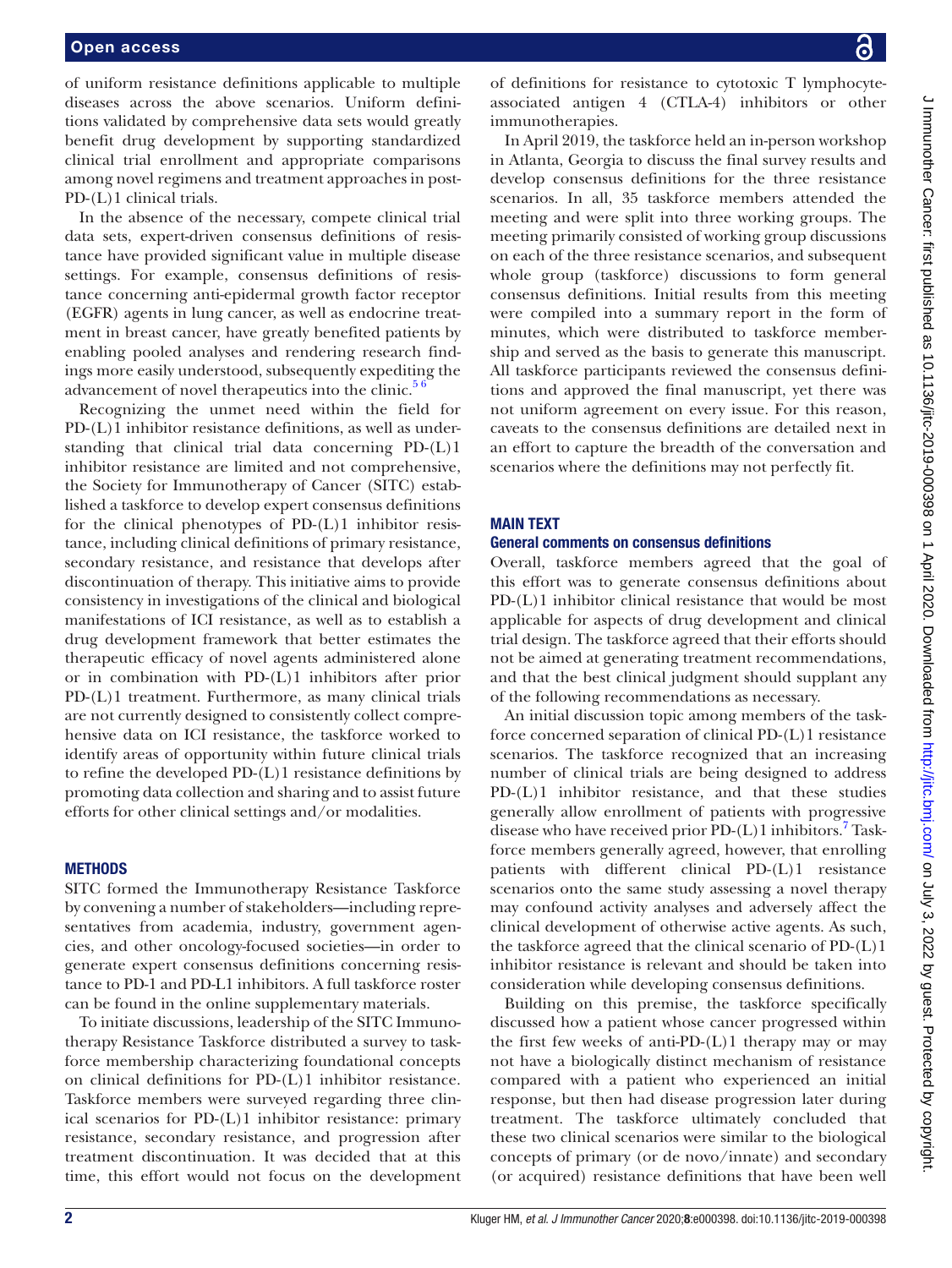established in oncology for other systemic treatment modalities. Therefore, discussing both scenarios in relation to PD-(L)1 inhibitor therapy would be warranted.

The taskforce noted, however, that these two clinical scenarios may differ from a patient whose disease progresses or relapses after cessation of treatment following an initial response, including patients whose disease progresses following a finite course of adjuvant or neoadjuvant therapy.<sup>[8](#page-10-6)</sup> Therefore, the taskforce also agreed to discuss clinical definitions of PD-(L)1 inhibitor resistance in the context of disease progression after treatment discontinuation, and more specifically for four settings: adjuvant treatment, neoadjuvant treatment, and after halting therapy due to aspects unrelated or related to toxicity.

Taskforce members noted other challenges in defining clinical resistance to PD-(L)1 inhibitor therapy, primarily in those patients demonstrating initial progression on imaging followed by response with continued therapy. $29$ For example, it was apparent in the early clinical experience with the anti-CTLA-4 antibody ipilimumab in metastatic melanoma that patients could experience long-term clinical benefit despite apparent progression of disease on the first set or sets of imaging. While the majority of patients in these studies who derived clinical benefit after ipilimumab treatment had unequivocal tumor shrinkage on imaging (as defined formally by the conventional RECIST response criteria and/or as judged by the treating physician), tumor shrinkage in some patients occurred months after the original treatment had been stopped in the setting of initial radiographic progression.<sup>10</sup> Recognition that this phenomenon, now commonly referred to as "pseudoprogression," occurs in approximately 5%–10% of patients receiving anti-CTLA-4 or anti-PD-(L)1 therapy has resulted in the development of new imaging criteria to measure response/ progression while simultaneously accounting for this  $\frac{1}{3}$  scenario, $\frac{11}{12}$  and has altered patient management by promoting treatment beyond traditional definitions of progression to confirm ICI resistance.<sup>[13](#page-10-9)</sup> Based on these discussions, the taskforce decided to consider the appropriate timeframes and response criteria for confirming PD-(L)1 inhibitor resistance in the three agreed on clinical scenarios.

Finally, the taskforce made a few general assumptions about the patient population to which these consensus definitions could be applied.

- 1. The discussed definitions were developed primarily for solid tumor settings, as it was recognized that hematologic malignancies have different manifestations of disease and response criteria. Uniform definitions should be used for all solid tumors, with the exception of tumors in which standard radiographic response criteria are not commonly used, such as glioblastomas, prostate cancer, hepatocellular carcinoma and ovarian cancer, among others.
- 2. All definitions are to be based on patients being treated with systemic anti-PD-(L)1 monotherapy, and com-

binations with other ICIs and other types of systemic or local therapies are not currently being addressed.

3. The type of study (registrational, etc) should not affect the generated recommendations and definitions.

It was agreed that the goal of providing uniform definitions of resistance to PD-(L)1 inhibitor therapy was to minimize the chance that late responses would be attributable to subsequent therapies, but the taskforce recognized that available data to confirm such a cut-off were both inconsistent and limited. As such, there was general consensus that definitions should aim to identify a population of patients with a≤5% chance of having subsequent response if treatment was continued past progression with single-agent PD-(L)1 inhibitor or if therapy with single-agent PD-(L)1 inhibitor was restarted irrespective of intervening therapy, a cut-off which they agreed should be validated against existing clinical data sets from stakeholders within the field, as well as future data generated using the taskforce's current resistance definitions.

#### Primary resistance **Background**

The general biological definition of primary resistance to PD-(L)1 inhibitors can be defined as the inability of immune cells to mount an antitumor response on initial drug exposure.<sup>9</sup> Multiple potential biological mechanisms of primary resistance have been proposed, including but not limited to, ineffective priming of a T cell response, lack of tumor recognition due to defective antigen presentation, inability of T cells to traffic to or penetrate effectively into viable areas of the tumor, inability of T cells to eliminate tumor cells due to suppression via other checkpoints such as T cell immunoreceptor with Ig and ITIM domains (TIGIT) and lymphocyte-activation gene 3 (LAG-3), an abundance of immune inhibitory cells such as M2-macrophages in the tumor, and others.<sup>14</sup> Clinical definitions of primary resistance to PD-(L)1 inhibitor therapy, however, lack consistency across the field. For the purposes of drug development in the anti-PD-(L)1 setting, the taskforce felt it would be critical to define primary resistance with the intent of identifying patients who would not benefit from initial and more prolonged exposure to PD-(L)1 inhibitor monotherapy.

# Duration of drug exposure required for primary resistance classification

It was agreed by the taskforce that an important feature of any clinical definition of primary resistance is that it must reflect patients who truly have not received "clinical benefit" from initial therapy. While the term clinical benefit can vary across the field, in this context it means either tumor response or prolonged SD, as per RECIST version 1.1, lasting 6 months or greater, although the timeframe may need to be rethought in indolent tumor types.<sup>3</sup> True resistance, or lack of clinical benefit, implies that drug exposure has been adequate to induce the desired biological effect required for antitumor activity,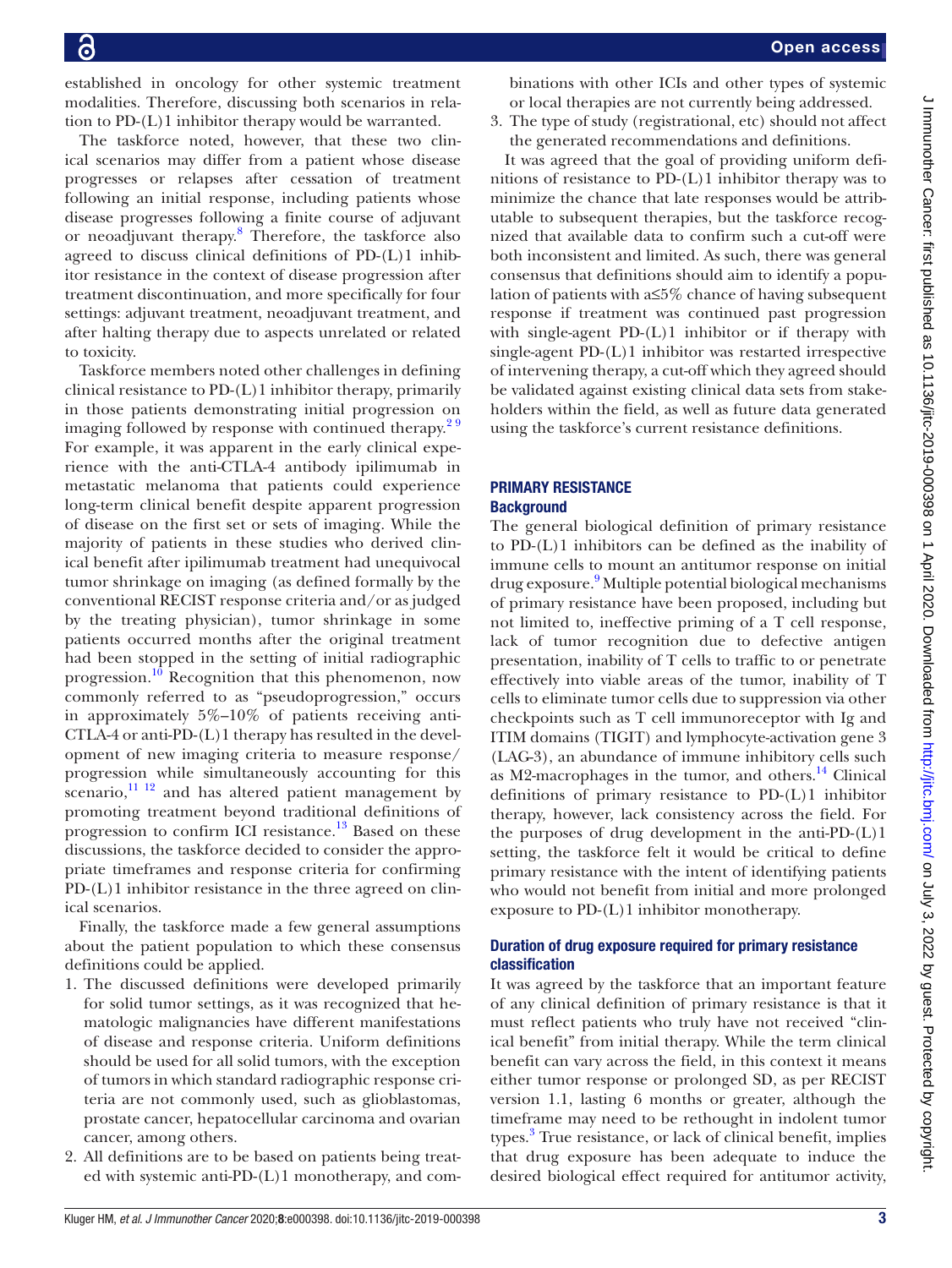<span id="page-3-0"></span>

| Definitions of primary and secondary resistance in advanced disease setting<br>Table 1 |                              |                                |                          |                                                        |  |  |
|----------------------------------------------------------------------------------------|------------------------------|--------------------------------|--------------------------|--------------------------------------------------------|--|--|
| <b>Resistance phenotype</b>                                                            | Drug exposure<br>requirement | <b>Best response</b>           | <b>Confirmatory scan</b> | for PD requirement Confirmatory scan timeframe         |  |  |
| Primary resistance                                                                     | $\geq 6$ weeks               | PD; SD for $<$ 6<br>months*    | Yest                     | At least 4 weeks after initial disease<br>progression‡ |  |  |
| Secondary resistance                                                                   | $\geq 6$ months              | CR, PR, SD for $>6$<br>months* | Yest                     | At least 4 weeks after disease<br>progression‡         |  |  |

\*Indolent tumor types might require modification of the timeframe.

†Other than when tumor growth is very rapid and patients are deteriorating clinically.

‡Per Response Evaluation Criteria in Solid Tumors 1.1.

CR, complete response; PD, programmed death; PR, partial response; SD, stable disease.

and additional drug exposure will not be effective; thus, it was critical to define a minimal exposure for sufficient PD-(L)1 inhibition to derive any possible clinical benefit. The taskforce noted that studies of PD-(L)1 inhibitors, which have a long circulating half-life, have involved repeat dosing every 2–4 weeks, and have failed to identify a major difference in efficacy or toxicity at doses greater than 1mg/kg, although certain diseases may behave differently (eg, non-small cell lung cancer in the preliminary nivolumab experience), and higher doses may be necessary for certain PD-(L)1 inhibitors to induce antitumor activity.<sup>15-20</sup> Based on these data, workshop attendees generally agreed that two cycles of therapy would be sufficient for assessing primary resistance. As such, the taskforce reached general consensus that a patient who has disease progression after receiving at least 6 weeks of exposure to PD-(L)1 checkpoint inhibitors, generally correlating with two complete cycles of U.S. Food and Drug Administration (FDA) approved PD-(L)1 inhibitor therapy, but no more than 6 months can be considered to have primary resistant disease [\(table](#page-3-0) 1).

#### Confirmatory scan requirement for validating primary resistance

Given the possibility of delayed responses to PD-(L)1 inhibitors, the taskforce agreed that a confirmatory set of radiographic scans (or in the case of clinically measurable lesions, physical examination) should be conducted to confirm resistance in patients who have documented progression after at least 6 weeks of starting therapy. The working groups varied in opinion regarding the timeframe in which this confirmatory scan should occur, but generally agreed on a 4–12week range after initial evidence of disease progression. In general, the taskforce felt that patients should continue on therapy, if deemed clinically safe, until this second evaluation is performed. Furthermore, there was general consensus that late responses after rapid and confirmed radiographic progression (eg, lack of shrinkage), even at short time intervals such as 4 weeks, likely occur in no more than 5% of patients, and are unlikely to significantly affect results of subsequent clinical trials in which a patient may enroll ([table](#page-3-0) 1). The taskforce recognizes that this aspect will need to be further validated with emerging data.

Patients who experience early toxicity requiring steroids and cessation of PD-(L)1 inhibitors are difficult to assess for primary resistance. For the purposes of future trial eligibility, randomization stratification or a fuller description of baseline characteristics on subsequent studies, primary resistance should be documented while still on active therapy or within 12 weeks of the last dose (see section on secondary resistance). The scenario of patients discontinuing therapy for low-grade toxicities and ultimately progressing off therapy greater than or equal to 12 weeks after last dose is addressed next (see section on progression after discontinuation of ICIs).

One exception to the requirement for confirmatory scans concerns patients who experience clear clinical progression, defined as a decline in the pretreatment performance status directly attributable to disease or increased diseaserelated symptoms and radiographic progression. The taskforce recognized that continued PD-(L)1 inhibitor therapy in patients with rapidly progressive disease would be unsafe, and the group subsequently indicated that the clinical judgment of the physician/clinical investigator might dictate an immediate change in the course of treatment, including enrollment onto clinical trials without fulfilling confirmatory imaging.

#### Response evaluation criteria for determining primary resistance

The working groups differed on which radiographic response evaluation criteria should be utilized to measure disease progression on PD-(L)1 inhibitors. The FDA typically uses RECIST1.1 as a primary trial endpoint, although alternative response criteria are used for solid tumors with disease sites/patterns of progression that are not well characterized by RECIST1.1. Additionally, immune RECIST (iRECIST) was specifically developed to address issues of mixed responses and pseudoprogression, but has yet to be the sole response criterion used to validate efficacy of anti-PD- $(L)1$  therapy in registration trials.<sup>12</sup> One working group showed no preference between RECIST1.1 and iRECIST, while one working group each preferred the use of RECIST1.1 or iRECIST, respectively. The general consensus of the taskforce was that iRECIST was not yet standard and required additional validation. Efforts are ongoing to develop response criteria using positron emission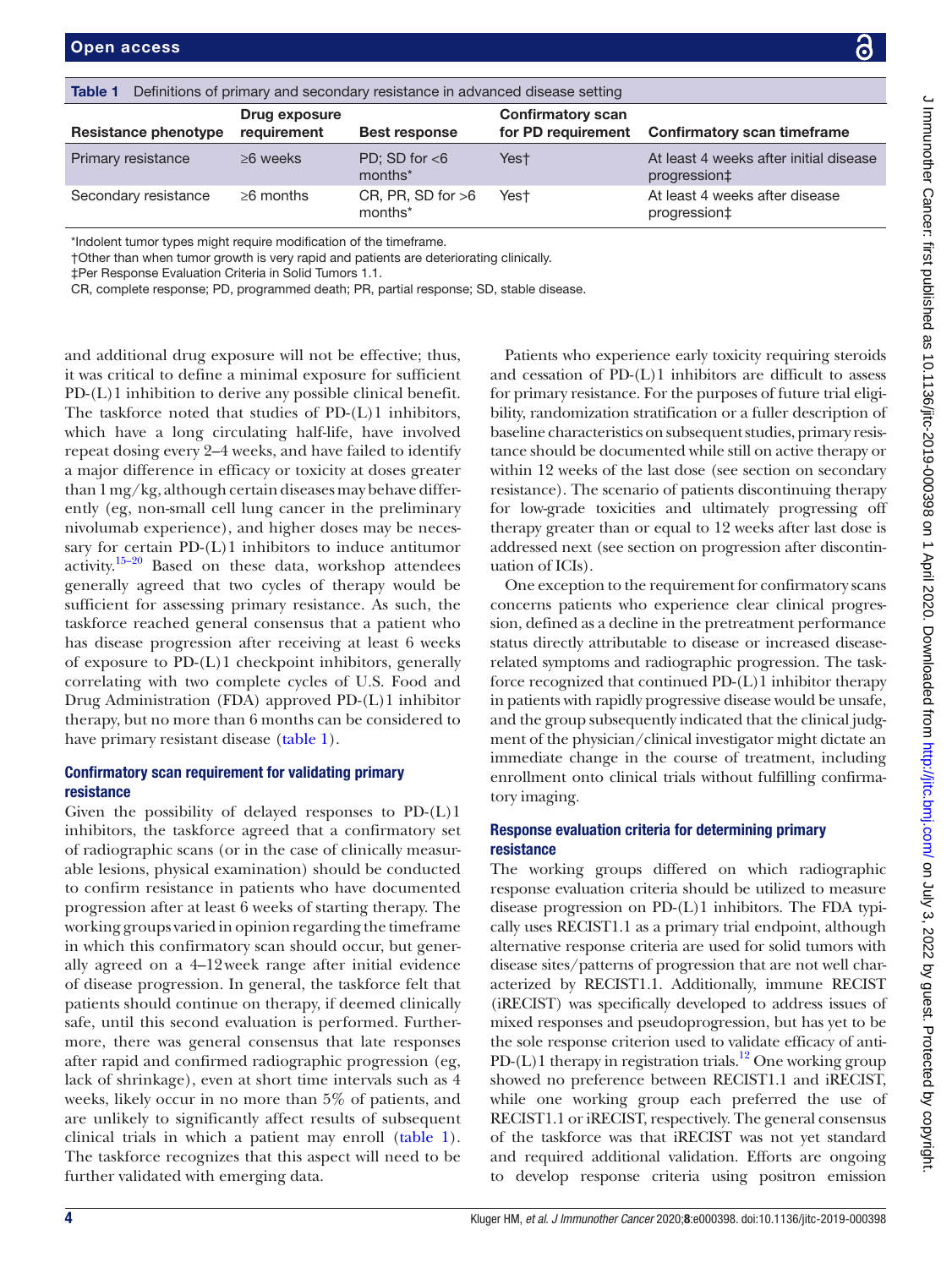tomography (PET) scans to measure changes in flurodeoxyglucose (FDG) uptake, $^{21}$  yet the taskforce consensus was that this modality has not yet been sufficiently developed or validated. All three working groups agreed that FDG/PET may be an indicator of response to PD-(L)1 inhibitors and that interpretation may be confounded by metabolically active immune infiltrates that can accompany regressing tumor lesions. All three groups also stated that they were primarily concerned with ensuring that no more than 5% of patients enrolled on clinical trials are incorrectly determined to have primary resistant disease and felt that either RECIST1.1 with required confirmatory scans described above or iRECIST would accomplish this.

Patients who have initial SD by RECIST1.1 or iRECIST pose a challenge. There was considerable discussion regarding a duration of SD that would denote responsiveness rather than primary resistance. The general taskforce consensus was that patients who initially have SD on imaging but meet criteria for disease progression within less than 6 months of initiation of PD-(L)1 inhibitors are considered to have primary resistance.

# Key caveats on primary resistance

All working groups identified important caveats and exceptions to the general definitions for primary resistance:

- 1. It was agreed that recommendations should not be applied to patients who discontinued treatment early due to adverse events and have subsequent disease progression. These specific scenarios are described more fully in the "progression after treatment discontinuation" section.
- 2. It was recognized that the timeframes for confirmatory scans may be dependent on tumor histology, with one example being small cell lung cancer where a shorter interval may be more clinically appropriate due to rapid progression.<sup>22</sup>
- 3. The extent and location of tumor growth on PD-(L)1 inhibitors might define variable biological entities. For example, rapid tumor growth in all sites is likely different from isolated progression or emergence of new lymph node disease. However, for the purpose of clinical trial design, the taskforce felt that the aforementioned definitions should be applied generally. Documentation by biopsy should be considered for progression only in lymph node sites. For patients with oligometastatic progression, local therapy to address the progressing lesion could be appropriate.
- 4. Multiple studies have investigated treatment beyond progression and/or retreatment after relapse using alternative definitions of primary resistance, including in the context of PD- $(L)$ 1 blockade.<sup>[4 23 24](#page-10-3)</sup> As such, the taskforce chose to implement the abovedescribed 5% error rule to help form the primary resistance definition described in this manuscript. Further interrogation of databases from large clinical trials may serve to determine the true frequency of late responses after initial progression, using this

definition of primary resistance, with the understanding that this might vary between drugs and tumor types. The expectation is that the 5% error rule used to inform the definition of primary resistance will be validated using existing databases, and ideally, prospective data sets.

# Secondary resistance **Background**

In general terms, the taskforce considered secondary resistance as that which arises when a patient is treated with antineoplastic therapy, has a documented, confirmed objective response or prolonged SD (>6 months), and then has disease progression in the setting of ongoing treatment. Biologically, this type of resistance may occur through adaptation of tumor cells, and may involve one or more epigenetic, transcriptomic and/or proteomic changes. Secondary resistance may also arise through the clonal selection or clonal evolution of tumor cells with outgrowth of clones containing genetic changes imparting resistance to therapy.<sup>291425</sup> Otherwise known as "acquired" resistance," secondary resistance mechanisms have been described with every type of antineoplastic therapy and, with respect to PD-(L)1 inhibitors, investigation into these mechanisms has only recently begun. To date, resistancedefining mechanisms include mutations in the interferon gamma response genes JAK1 and JAK2, $25-27$  and alterations in antigen presentation pathways, including downregulation and/or loss of beta-2-microglobulin.<sup>20</sup> Additional potential mechanisms of secondary resistance include upregulation of proteins involved in alternative immune checkpoints, such as LAG-3 and T cell immu-noglobulin and mucin domain 3 (TIM-3).<sup>[25 28 29](#page-10-16)</sup> Another general mechanism of secondary resistance is an increase in immunosuppressive cellular subsets in the tumor microenvironment such as T-regulatory cells (T-regs), myeloidderived suppressor cells (MDSCs), and M2 macrophages  $(M2).$ <sup>30 31</sup>

As described above, the taskforce discussed whether distinguishing patients with primary from secondary resistance was necessary and, ultimately, came to the consensus that since the kinetics and/or biological mechanisms may be potentially distinct, it would be useful to do so. It was also agreed that the generated definitions herein would not aim to address these biological aspects at this time, but would rather be used to ensure that patients are being appropriately triaged for clinical trials testing new drugs or drug regimens, and are not being excluded from potential treatments and/or clinical trials. Studies addressing the treatment of anti-PD-1/PD-L1 resistant tumors can potentially use the generated definitions for:

- 1. Patient eligibility (defining who qualifies as having primary vs secondary resistance).
- 2. Stratification in randomized trials (by primary vs secondary resistance).
- 3. Development of analysis plans for clinical trials and in the research community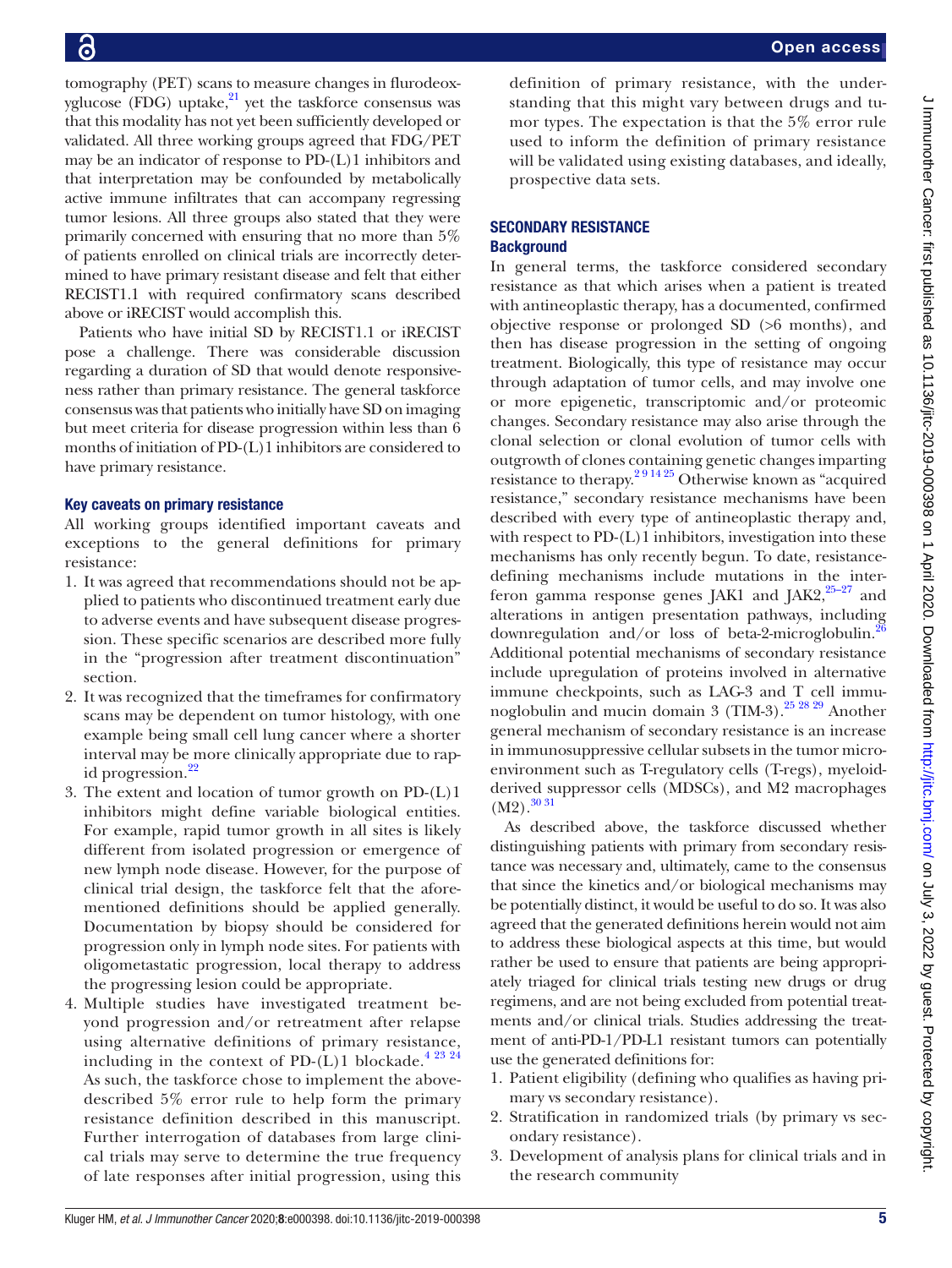#### Duration of time required for secondary resistance classification

For patients who derived clear clinical benefit (complete response  $(CR)$  or partial response  $(PR)$  from PD- $(L)1$ inhibitors, the taskforce generally defined secondary resistance as the development of disease progression ≥6 months from initiation of PD-(L)1 inhibitors while still on active therapy. Scenarios involving patients with SD (defined by either RECIST1.1 or iRECIST), however, were not as easily classified within the secondary resistance definition and were further discussed in each of the three working groups, and among the taskforce at large. Some members of the taskforce expressed the opinion that patients with slow, steady disease growth that took 6months to qualify as disease progression represented a different group of patients than those with any degree of disease regression, although not enough to meet objective criteria for a PR. Ultimately, the taskforce consensus was that patients with SD for ≥6 months who then had overall disease progression, independent of the target lesion measurements (ie, overall tumor regression of  $\langle 30\% \text{ or tumor growth } \langle 20\% \rangle$ , would be considered as having secondary resistance [\(table](#page-3-0) 1). The taskforce noted that this definition might not be applicable to indolent tumors (see caveats below).

# Validating secondary resistance with confirmatory imaging

Two of three working groups recommended a confirmatory scan for validation of secondary resistance. Similar to the recommendations for primary resistance, the timeframe recommended by both working groups in favor of confirmation for such a scan was within 4–12 weeks after evidence of initial disease progression. In addition, these two working groups agreed that disease progression should be verified at ≥two metastatic sites/lesions in patients with multiple metastases, and that asymptomatic nodal-only disease progression was insufficient for classifying a patient as having secondary resistance without pathological confirmation. The third working group indicated no preference for a requirement of a confirmatory scan. The rationale given by this group was that the falsepositive rate for defining progressive disease on therapy following clinical benefit, particularly in the setting of a CR or PR, is less than the agreed 5% threshold based on a single scan alone.

As in the setting of primary resistance, the taskforce was in agreement that patients who have clear clinical progression should not require a confirmatory scan to move onto subsequent treatment.

# Response evaluation criteria for determining secondary resistance

Similar to discussions concerning primary resistance, the working groups differed on which response criteria should be utilized for secondary resistance (RECIST1.1 vs iRECIST). While one group had indicated no preference, one preferred RECIST1.1 and the other iRECIST. Overall, the consensus of the taskforce was to ensure

that the selected criteria would limit the false-positive rate of secondary resistance classification. In the absence of specific validation of either or both response evaluation criteria, it was felt to be reasonable to use either RECIST1.1 or iRECIST or both for clinical trial enrollment criteria.

# Important caveats on secondary resistance

The taskforce identified important caveats and exceptions to the general recommendations for defining secondary resistance.

- 1. It was agreed that this definition should not be applied to patients who have disease progression after discontinuation due to adverse events and did not receive at least 6months of PD-(L)1 inhibitor therapy.
- 2. Combination regimens, such as those including anti-PD-1 and anti-CTLA-4 antibodies, or chemotherapy/ targeted therapy and PD-(L)1 inhibitors, require alternative criteria for determining secondary resistance. Therefore, these definitions only apply to anti-PD-(L)1 monotherapy and not to dual therapy regimens.
- 3. The taskforce is aware that a "gray zone" exists between the above definitions of primary and secondary resistance. Specifically, patients with a PR or CR on first imaging who then develop disease progression within 6months of initiating PD-(L)1 inhibitor therapy share characteristics of both definitions. For simplification and clinical trial eligibility, the taskforce defines these patients as having primary resistance seeing that resistance developed within 6months. The taskforce felt that this likely occurs <5% of the time, but this will require prospective validation through clinical data analyses.
- 4. One of the working groups questioned whether specific secondary resistance definitions would be required for different types of disease. While it was noted that there are disease-specific qualities to response and progression in the setting of immune checkpoint inhibition, the consensus was that the above definition would be generally applicable to solid tumors in the context of PD-(L)1 inhibitor therapy.
- 5. The specifics of how the patient is progressing may matter. For example, there was full consensus that a patient on PD-(L)1 inhibitor therapy who had responded in some lesions and then had multifocal disease progression should be a candidate for a clinical trial and would be classified as having secondary resistance. However, there was less than full consensus that single-site progression in patients with multiple sites of disease, particularly if radiographic progression is occurring only in lymph nodes or lung lesions, as lesion growth might predominantly be due to inflammation. There was consensus that biopsies should be obtained when possible to confirm tumor growth, but these are not always conclusive or feasible. For the purposes of defining secondary resistance, the taskforce would include a patient when biopsies are not possible or in-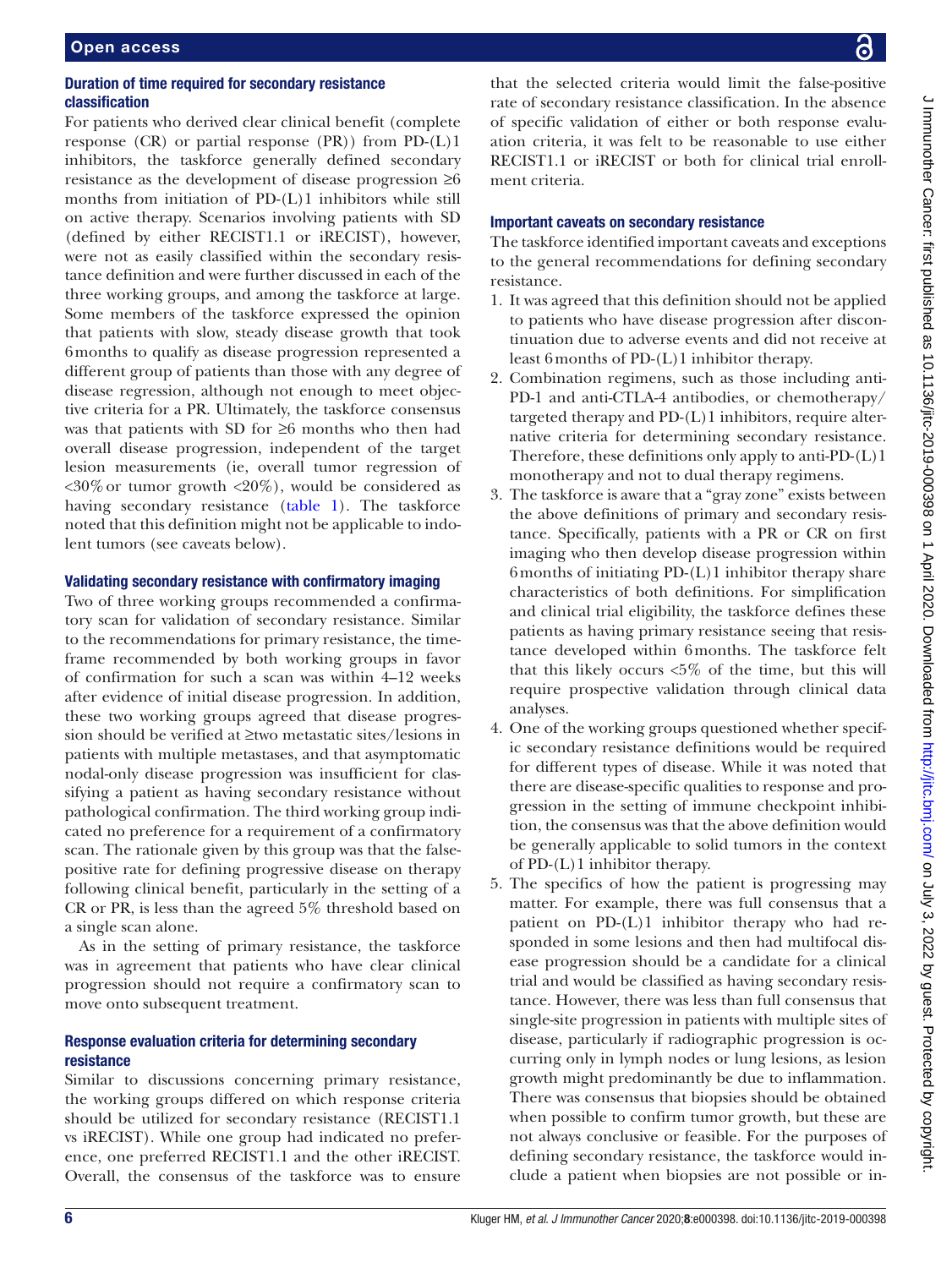Open access

J Immunother Cancer: first published as 10.1136/jitc-2019-000398 on 1 April 2020. Downloaded from http://jitc.bm/ on July 3, 2022 by guest. Protected by copyright J Immunother Cancer: first published as 10.1136/jitc-2019-000398 on 1 April 2020. Downloaded from <http://jitc.bmj.com/> on July 3, 2022 by guest. Protected by copyright.

conclusive in the definition of secondary resistance, but acknowledges that this scenario may be distinct.

- 6. Six months of SD is sufficient to determine clinical benefit for most tumor types. However, exceptions might be necessary for tumors that tend to be more indolent.
- 7. As with the definition of primary resistance, these recommendations are not based on empirical data from clinical trials, patient registries, or previous studies investigating treatment beyond progression and/or treatment after relapse.<sup>[4 23 24](#page-10-3)</sup> Comparison of these definitions against databases from large clinical trials and/ or patient registries would be helpful to determine the true frequency of a second response with further use of PD-(L)1 inhibitors after initial response and progression, as this might vary between drugs and tumor types, which again would expectedly validate the proposed 5% error rule.

# Disease progression after discontinuation or halting of checkpoint inhibitors

#### **Background**

Single agent PD-(L)1 inhibitors are effective for advanced disease in multiple tumor types, translating into overall survival benefit, and in some cases, leading to long-term responses off-treatment.<sup>2</sup> Additionally, these agents are being increasingly utilized in the adjuvant and neoadjuvant settings, where a fixed treatment duration is employed. Anti-PD-1 therapies have been approved by the FDA as adjuvant treatment for patients with melanoma, $32\,33$  and additional adjuvant/neoadjuvant indica-tions are currently being tested in clinical trials.<sup>[7](#page-10-5)</sup> Based on the increased use of PD-(L)1 inhibitors in these settings, the taskforce decided to discuss adjuvant and neoadjuvant therapy in the context of progression after discontinuation of ICIs. In parallel, considering the fact that therapy could be discontinued in the metastatic setting either secondary to toxicity or after achieving maximal benefit, the taskforce also addressed this setting in its deliberations.

This form of resistance could have elements of either primary or secondary resistance as defined above. For instance, long-term disease-free survival following adjuvant therapy is achieved through either complete elimination of tumors or from ongoing antitumor immunological memory. Recurrence after discontinuation of therapy can be attributed to the kinetics of disease relapse with early relapse on adjuvant therapy resembling primary resistance, and late recurrence after therapy discontinuation and initial disease control resembling secondary resistance. The underlying mechanisms could thus be possibly related to the inability of immunotherapy to eradicate malignant cells because of lack of priming and activation of tumor antigen-specific immune cells, or the inability of cytolytic cells to infiltrate and/ or kill tumor cells, a scenario consistent with the above described potential mechanisms of primary resistance. Alternatively, adjuvant immunotherapy might induce a

new immune equilibrium that eventually results in sufficient immune editing of remaining tumor cells leading to the emergence of resistant clones, or immune cell exhaustion secondary to various mechanisms. The latter scenario would be more consistent with the definitions of secondary or acquired resistance as presented above. A noted difference between these two settings and resistance in the advanced setting, however, is that the bulk of the tumor is not present in the adjuvant setting.

In addition, there are pharmacokinetic and pharmacodynamic implications to the discontinuation of therapy. Available evidence indicates that receptor occupancy with anti-PD-1 nivolumab begins to decline 2–3 months after the single drug dose and is generally not identifiable at 6 months.<sup>15</sup> While acknowledging that  $T$  cell activation may continue in the absence of receptor occupancy, those timeframes serve to provide guidance on defining resistance in this setting.

#### Resistance during and after adjuvant therapy

The use of PD-(L)1 inhibitors in earlier stages of disease, and specifically the adjuvant setting, highlights new challenges:

- 1. There is no direct established method to assess the response of micrometastatic residual disease to therapy; therefore, the only reliable measure of activity is the time to relapse after therapy has been discontinued.
- 2. Conceptually, a lower burden of microscopic disease may stochastically decrease the emergence of resistant clones. However, it is conceivable that resistant clones arising in this setting may be biologically more aggressive. Either way, it is possible that resistance emerging after adjuvant treatment may involve mechanisms different than those observed in primary resistance, or in acquired resistance.
- 3. There is a lower threshold in this setting to discontinue therapy secondary to toxicity, which makes the interplay of toxicity and efficacy more difficult to assess.

#### Duration of time during or after adjuvant treatment required to classify resistance

There was considerable discussion within the taskforce regarding the timeframe after which a patient could be labeled as having resistant disease in the adjuvant setting. Patients could be classified into two groups: "adequate treatment exposure" and "inadequate treatment exposure." The adequate exposure group included patients who had disease progression within 6–12 weeks after the last dose of adjuvant therapy; after discussion all working groups generally agreed that this population of patients should be considered as having primary resistance to checkpoint inhibitors and subsequently follow the definitions/protocols as described above. The "inadequate exposure" population includes patients who had disease progression >12 weeks after their last dose of checkpoint inhibitor [\(table](#page-7-0) 2). Two of the three working groups suggested 6months as a cut-off for the "relapse after cessation of treatment" population, but participants ultimately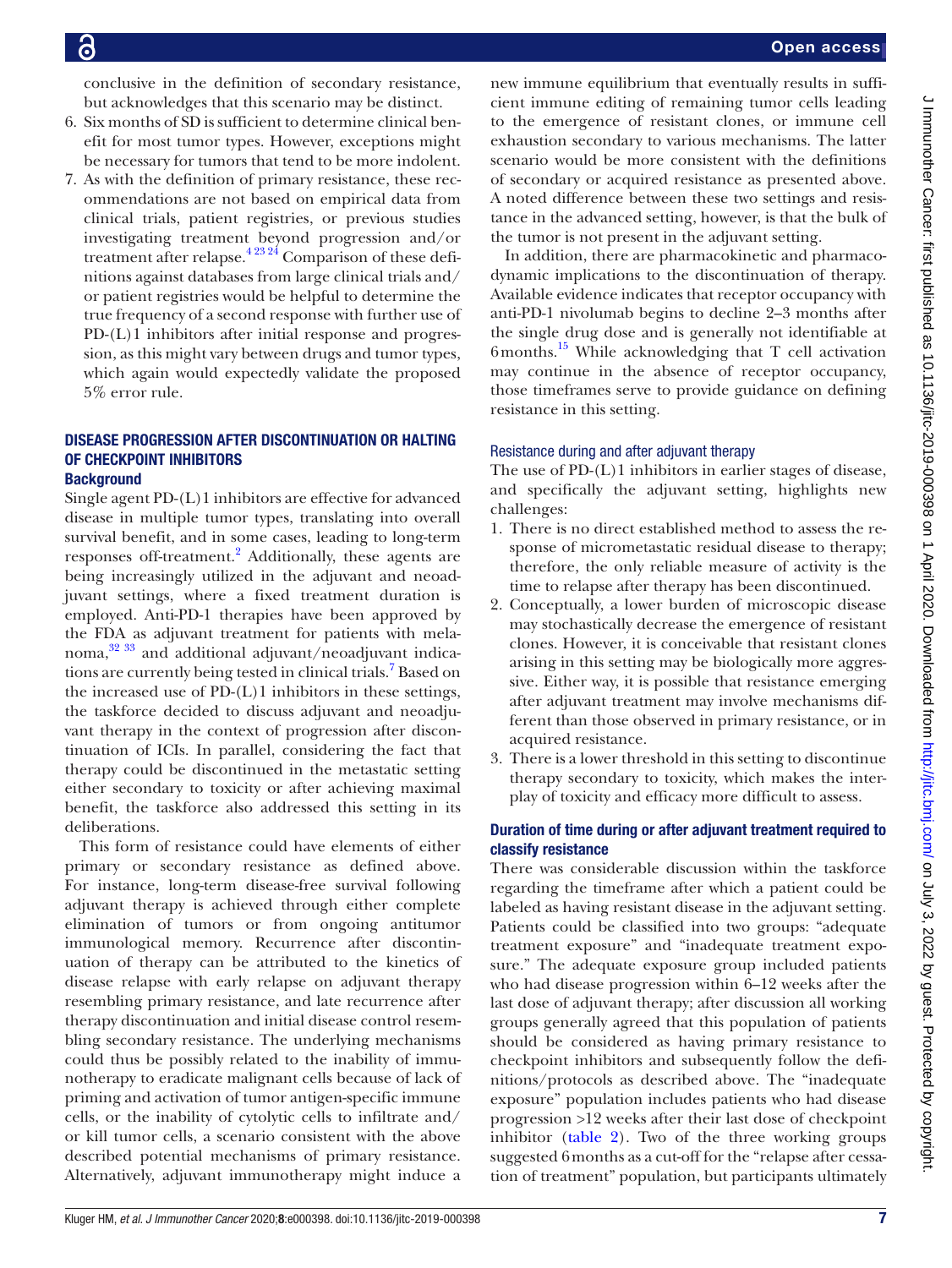# Open access

<span id="page-7-0"></span>

| <b>Table 2</b> Definitions of adjuvant therapy resistance |                                 |                                  |  |  |  |
|-----------------------------------------------------------|---------------------------------|----------------------------------|--|--|--|
| <b>Adjuvant therapy</b>                                   | Timing of last dose prior to PD | Confirmatory biopsy requirement* |  |  |  |
| Primary resistance/early relapse                          | $<$ 12 weeks                    | Yes                              |  |  |  |
| Late Relapse                                              | $\geq$ 12 Weeks                 | Yes                              |  |  |  |
|                                                           |                                 |                                  |  |  |  |

\*In this setting, a confirmatory biopsy would supplant a confirmatory scan. PD, programmed death.

agreed on 12 weeks as consensus as to limit potential confusion in the event a patient has disease progression after adjuvant therapy in a timeframe between 12 weeks and 6 months [\(table](#page-7-0) 2).

#### Confirmatory scan requirement for validating resistance during adjuvant treatment

Members of the taskforce generally agreed that patients who have progressive and/or recurrent disease after adjuvant therapy should undergo a biopsy to confirm recurrence. None of the working groups indicated that a confirmatory radiographic scan would be necessary ([table](#page-7-0) 2).

#### Important caveats on resistance during adjuvant treatment

All working groups identified exceptions to the general recommendations for resistance during adjuvant treatment.

- 1. One working group suggested that a patient who has disease progression >6 months after their last dose of checkpoint inhibitor and has no evidence of clinical deterioration and/or a decrease in performance status may still respond to a rechallenge with single agent PD-(L)1, and that such rechallenge may be needed to verify resistance.
- 2. There was significant discussion on how to classify patients with resistant disease in the adjuvant setting. While the taskforce generally agreed to separate patients by the time that had lapsed from last dose to relapse (adequate exposure vs inadequate exposure, described above), an alternative proposed classification was "early relapse" (PD 6–12 weeks after last dose of adjuvant therapy) versus "late relapse" (PD >12 weeks after last dose of adjuvant therapy), with the understanding that late relapse patients may have >5% chance of responding to rechallenge. As data mature, revisiting how to categorize patients in the adjuvant setting will be prioritized.
- 3. A second group suggested that as technology evolves, pharmacodynamic assessment of receptor occupancy might be utilized to ascertain whether a patient

treated in the adjuvant setting is resistant to PD-(L)1 inhibitors.

# Resistance during and after neoadjuvant therapy *General definitions of resistance during neoadjuvant treatment*

The use of neoadjuvant immunotherapy remains a nascent practice and is still generally performed in the setting of a clinical trial. This discussion occurred within the taskforce in anticipation of increasing utilization within this space, and may need to be revisited after a critical mass of clinical evidence becomes available. The taskforce generally agreed that definitions of resistance in primary or secondary settings could also be applied to patients who received neoadjuvant therapy. One major difference from the adjuvant setting, however, is that there is macroscopic tumor at the time of initiation of therapy and objective tumor assessment of radiographically or clinically evident disease to immunotherapy is possible in the neoadjuvant setting. It was generally agreed that patients who achieve a major pathological response to immunotherapy (CR, near CR, or major PR) before surgery and then later recur after surgery may better fit the definition of secondary resistance, while patients who do not achieve a pathological response before surgery are more consistent with primary resistance.<sup>34 35</sup> Therefore, therapeutic rechallenge may not be necessary if a patient had evidence of primary resistance to PD-(L)1 inhibitors during neoadjuvant treatment, as demonstrated by a lack of pathological response at the time of surgery [\(table](#page-7-1) 3). If adjuvant immunotherapy is administered in the treatment regimen, recurrence that occurs during or after the neoadjuvant phase should otherwise be regarded as similar to the adjuvant setting.

# Disease progression after discontinuation of therapy in the setting of metastatic disease

#### *General definitions of resistance following disease progression after discontinuation of PD-(L)1 inhibitors in the advanced setting*

There was general agreement that discontinuation of therapy in this setting can be due to various reasons, including the completion of a treatment regimen,

<span id="page-7-1"></span>

| Table 3<br>Definitions of neoadjuvant therapy resistance |                                         |                                       |  |  |  |
|----------------------------------------------------------|-----------------------------------------|---------------------------------------|--|--|--|
| Neoadjuvant therapy                                      |                                         |                                       |  |  |  |
| Major pathological response                              | <b>Yes</b>                              | No                                    |  |  |  |
| Resistance definition recommendations                    | Follow secondary resistance definitions | Follow primary resistance definitions |  |  |  |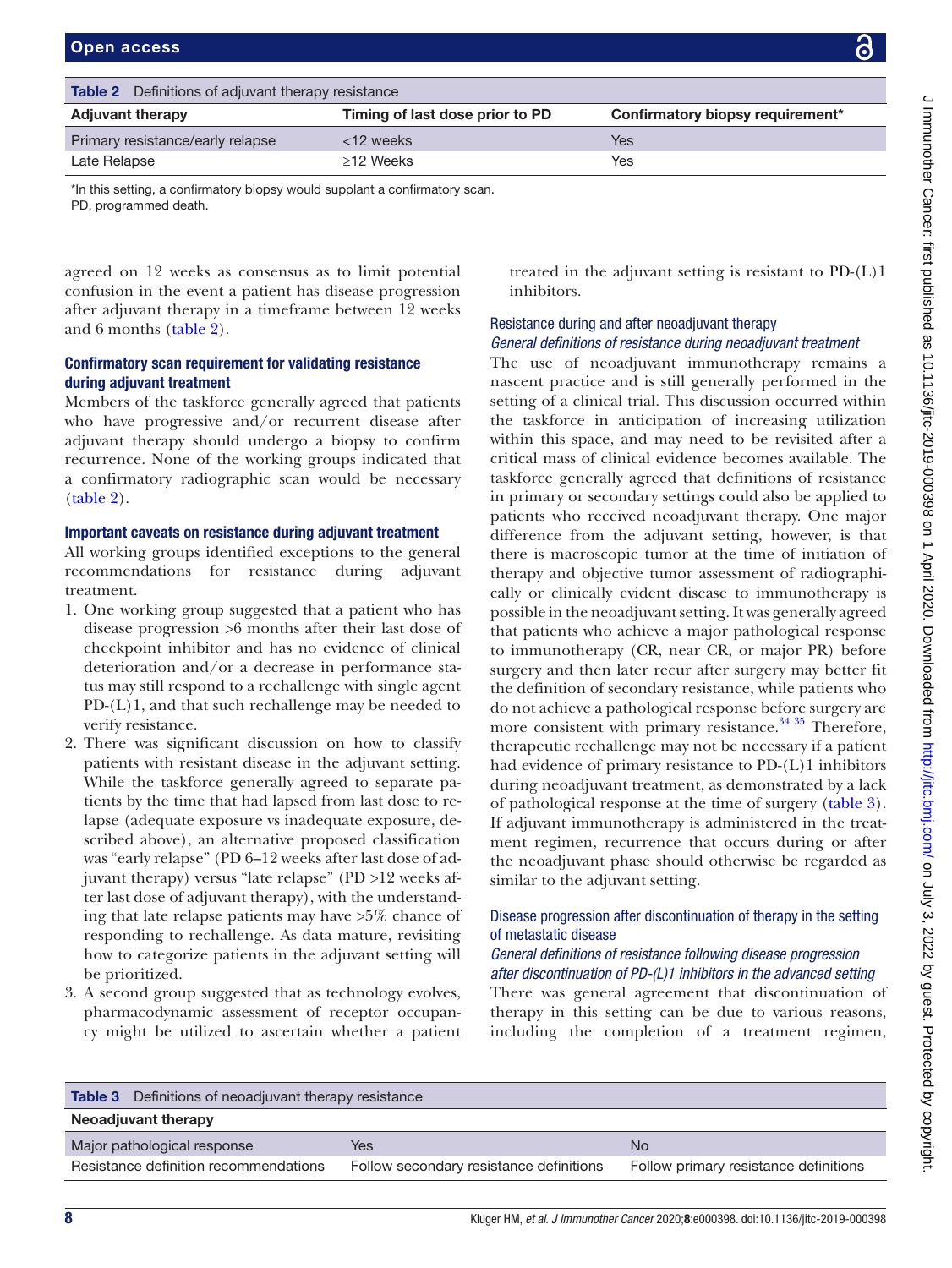<span id="page-8-0"></span>

| <b>Table 4</b> Definitions of resistance after discontinuing treatment for metastatic disease |                                                          |                                      |  |  |  |
|-----------------------------------------------------------------------------------------------|----------------------------------------------------------|--------------------------------------|--|--|--|
| Stopped therapy (CR/PR/end of<br>study/other social rationale)                                | Duration of time after last dose of PD-(L)1<br>inhibitor | <b>Confirmatory scan requirement</b> |  |  |  |
| Primary resistance                                                                            | No CR/PR prior to discontinuation                        | No                                   |  |  |  |
| Secondary resistance                                                                          | Prior CR/PR and $\leq$ 12 weeks from last dose           | Yes                                  |  |  |  |
| Late progression                                                                              | Prior CR/PR and >12 weeks from last dose                 | Yes                                  |  |  |  |

CR, complete response; PD, programmed death; PR, partial response.

achievement of "maximal benefit" (CR or PR), social and/or financial factors, patient's preference, and the occurrence of toxicity. Based on these potential options, the taskforce addressed two major categories of patients: those who stopped treatment due to reasons unrelated to toxicity, and those who discontinued due to an adverse event.

In instances where a patient with metastatic disease stopped PD-(L)1 inhibitors for any reason unrelated to toxicity and had no evidence of prior clinical benefit while on therapy, the taskforce felt these patients would best be defined as having primary resistance and would not benefit from therapeutic rechallenge [\(table](#page-8-0) 4). Additionally, the taskforce felt that a confirmatory scan in this population would be unnecessary.

Alternatively, the taskforce generally felt that patients who had experienced clinical benefit (PR/CR) and had stopped treatment due to maximal benefit, trial design, or other social/financial rationale, could be stratified as resistant based on the duration of time from a patients last ICI dose prior to evidence of progressive disease. The taskforce generally recommended that patients with evidence of progressive disease ≤12 weeks after their last dose of checkpoint inhibitor could be defined as having secondary resistance ([table](#page-8-0) 4), and recommended a confirmatory scan in these scenarios. For patients with progressive disease >12 weeks after stopping treatment, the taskforce felt that rechallenge with a PD-(L)1 inhibitor could potentially produce clinical benefit (exceeding the 5% threshold), and thus felt it would be difficult to classify disease as resistant without a therapeutic rechallenge.

For patients developing toxicity and unable to continue PD-(L)1 inhibitor therapy, the taskforce generally suggested that the appropriate resistance definition be dictated by whether the patient had derived clinical benefit prior to discontinuation. The taskforce generally agreed that a patient who discontinued PD-(L)1 inhibitor therapy due to toxicity and had no evidence of initial clinical benefit would be best classified as having primary resistance. Alternatively, if a patient had derived CR or PR prior to discontinuation due to toxicity and then had disease progression, the taskforce generally recommended, as above for patients who stopped for other reasons, that patients with evidence of progressive disease ≤12 weeks after their last dose of checkpoint inhibitor could be defined

as having secondary resistance ([table](#page-8-0) 4), and recommended a confirmatory scan in these scenarios. For patients with progressive disease >12 weeks after stopping treatment, the taskforce felt that rechallenge with a PD-(L)1 inhibitor could potentially produce clinical benefit (exceeding the 5% threshold), and thus felt it would be difficult to classify disease as resistant without a therapeutic rechallenge.

#### *Important caveats on resistance following disease progression after treatment discontinuation*

- 1. The taskforce recognized that patients may be treated with intercurrent therapies—including chemotherapy, radiation therapy, and/or targeted therapy—after stopping PD-(L)1 inhibitor therapy, and questioned how to define resistance in this population. The taskforce noted that these approaches can potentially modify the tumor microenvironment, which could impact the activity of subsequent PD-(L)1-based combination regimens. After much discussion, the taskforce generally felt these patients should be included in the current definitions and that resistance should still be defined using the date of the last known PD-(L)1 inhibitor dose, as systematic analyses capable of delineating the response rate to  $PD-(L)1$  inhibitor therapy following intercurrent treatment are not currently available within the field.
- 2. It was suggested that patients who derived initial clinical benefit from PD-(L)1 inhibitors, stopped therapy, and then had progressive disease >12 weeks after their last dose may be appropriately randomized to single agent therapy in the setting of a randomized controlled study, similar to trials assessing first-line ICI treatments in melanoma that currently allow patients who had received adjuvant therapy >6 months before recurrence.
- 3. As with the other resistance definitions, the taskforce recognizes limited available data for validation and will revisit these definitions as more data sets are developed and become available

#### **CONCLUSIONS**

As immunotherapies continue to expand into oncology practice, further refinement of the current knowledge base regarding tumor response and resistance will be necessary to maximize therapeutic potential and guide development of new therapies. As a byproduct of the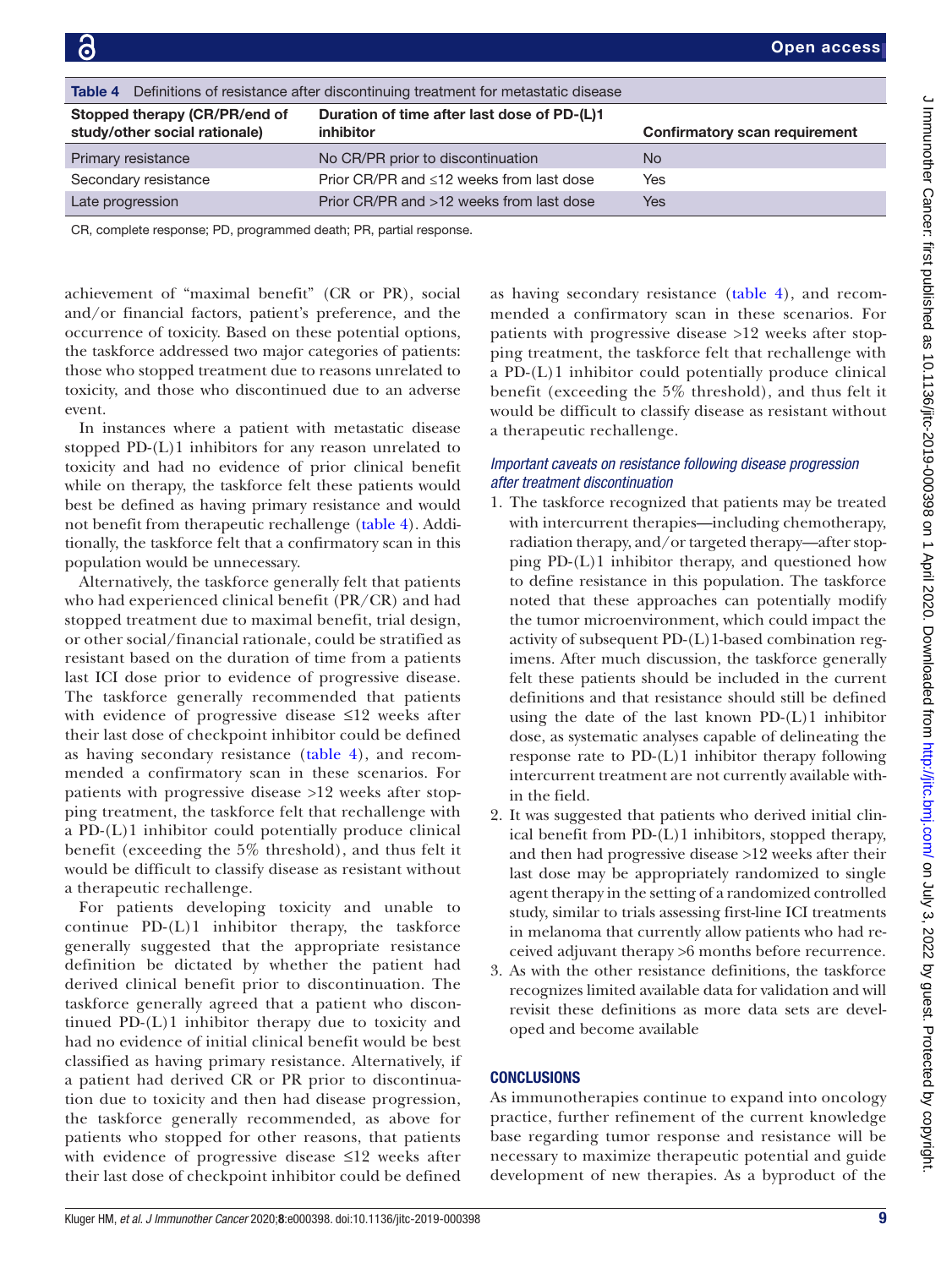# Box 1 Key questions and aspects concerning immunotherapy resistance as identified by the taskforce

- <span id="page-9-0"></span>1. Identifying rate of pseudoprogression with described definitions using large clinical trial databases
- 2. Characterizing long-term clinical outcomes of patients with partial response/stable disease<6 months
- 3. Collecting and analyzing data concerning patients with primary/secondary resistant tumors retreated with programmed death-ligand 1 inhibitors
- 4. Defining resistance for individual drugs
- 5. Defining resistance for distinct tumor types

rapid adoption of checkpoint inhibitors, specifically PD-1 and PD-L1 inhibitors, the field needs to adapt to the specific properties of these novel therapies, including prolonged half-life, varied tumor response kinetics, inflammatory responses mimicking disease progression, and heterogeneity of response within individuals. To aid future drug development in the setting of prior PD-(L)1 exposure and ensure continued momentum in the field, SITC convened a taskforce to help assist in defining clinical aspects of PD-(L)1 inhibitor resistance. For three different clinical resistance scenarios—primary resistance, secondary resistance, and progression after treatment discontinuation—the taskforce clarified timelines, characterized the necessity of confirmatory scans, and identified important caveats that should be readily investigated in future preclinical and clinical studies.

A major goal of this task force was to identify a PD-(L)1 "resistant" population that, when enrolled in a subsequent clinical trial, would have a false-positive rate for activity of the new agent of no more than 5%. While the taskforce drew on existing clinical trial data and experience treating patients with these agents, it is important to note that these definitions were not based on an exhaustive analysis of existing data sets. The taskforce identified key questions for the field to consider in conjunction with the above definitions ([box](#page-9-0) 1). As many of these questions involve subsequent data analyses with stakeholder clinical trial data, one of the key action items from this meeting was for the taskforce to facilitate future discussion with investigators, industry sponsors, the National Cancer Institute and the FDA to make available data sets that could be queried to help validate and refine these definitions. While it was hoped that these analyses could potentially be completed before the publication of the taskforce's recommendations, it was felt that the unmet need for practical definitions was too great to await that level of confirmation. Thus, the definitions published herein should be considered the first version of the taskforce's recommendations, and additional updates can be expected when new data are available or other factors emerge that influence the validity of the current iteration. The taskforce uniformly agreed that this effort was focused

on solely defining the scenarios of clinical resistance to PD-(L)1 inhibitors, yet recognized the importance of further understanding the biology underlying each of these clinical scenarios. It is anticipated that the abovedescribed definitions can help guide translational analyses to uncover key biological questions.

#### Author affiliations

<sup>1</sup>Yale School of Medicine, New Haven, CT, United States <sup>2</sup>MD Anderson Cancer Center, Houston, TX, United States 3 AstraZeneca, London, United Kingdom 4 Bristol-Meyers Squibb, New York, NY, United States 5 Memorial Sloan Kettering Cancer Center, New York, NY, United States 6 Genentech, San Francisco, CA, United States <sup>7</sup>National Cancer Institute, Bethesda, MD, United States 8 Columbia University Medical Center, New York, NY, United States <sup>9</sup>UPMC Hillman Cancer Center, Pittsburgh, PA, United States <sup>10</sup>Cleavland Clinic, Cleveland, OH, United States 11CytomX Therapeutics, San Francisco, CA, United States <sup>12</sup>Parker Institute for Cancer Immunotherapy, San Francisco, CA, United States 13 John Hopkins University, Baltimore, MD, United States <sup>14</sup>Cancer Research Institute, New York, NY, United States 15Merck & Co, Kenilworth, NJ, United States

 $16$ John Hopkins Bloomberg-Kimmel Institute for Cancer Immunotherapy, Baltimore, MD, United States

<sup>17</sup>Massachusetts General Hospital, Boston, MA, United States

Twitter Robert L. Ferris [@robertferrismd](https://twitter.com/robertferrismd), James L. Gulley [@gulleyj1](https://twitter.com/gulleyj1) and Vanessa M. Hubbard-Lucey [@vmlucey](https://twitter.com/vmlucey)

Contributors HMK, HAT and RJS contributed to meeting preparation, panel discussions, as well as manuscript review and approval. All other authors participated in the described taskforce meeting, and provided revisions and approval to the final manuscript.

Funding This manuscript and corresponding activities were funded by the Society for Immunotherapy of Cancer.

Competing interests HMK has served as a consultant for Corvus, Nektar, Biodesix, Genentech, Pfizer, Merck & Co., Immunocore, Array Biopharma and Celldex, and has received research support from Merck & Co., Apexigen and Bristol-Myers Squibb. HAT has served as a consultant or an advisory board member for Bristol-Myers Squibb, Novartis, Merck & Co., Genentech, and Array, and has received commercial research grants from Bristol-Myers Squibb, Merck & Co., Genentech, GlaxoSmithKline and Celgene. MLA is a full-time employee of AstraZeneca/ MedImmune. MB is a full-time employee of Bristol-Myers Squibb. MKC has served as a consultant and/or advisory board member for AstraZeneca/MedImmune, Incyte, Moderna and Merck &. Co. She has also received research grant funding from Bristol-Myers Squibb, and reports that a family member is currently employeed by Bristol-Myers Squibb. EC is an employee of and has stock in Roche Genentech. CGD has received research funding Aduro Biotech, Bristol-Myers Squibb, Janssen, royalties from Bristol-Myers Squibb, AstraZeneca, and Janssen, has served as a consultant for Agenus, Dendreon, Janssen, Eli Lilly, Merck & Co., Medimmune, Pierre Fabre, and Roche Genentech, and has ownership interest in Compugen, Harpoon, and Kleo. DMF is a full-time employee of Bristol-Myers Squibb. RLF has served as a consultant for Aduro Biotech, Bain Capital Life Sciences, Bristol-Myers Squibb, Iovance Biotherapeutics, Nanobiotix, Ono Pharmaceutical CO. Ltd, Torque Therapeutics, and TTMS, has served on an advisory board for Amgen, Bristol-Myers Squibb, EMD Serono, GlaxoSmithKline, Eli Lilly, Merck & Co., Numab Therapeutics AG, Oncorus, Pfizerv, PPD (Benitec, Immunicum), Regeneron Pharmaceuticals, and Tesaro, has conducted clinical trials in collaboration with AstraZeneca/MedImmune, Bristol-Myers Squibb, Merck & Co., and has received research funding from AstraZeneca/MedImmune, Bristol-Myers Squibb, Tesaro, TTMS, and VentriRx Pharmaaceuticals. SG has served as a consultant and/or an advisory board member for Exelixis, Janssen Biotech, and AstraZeneca. RWH is a full-time employee and stockholder of CytomX Therapeutics. TML holds stock in AstraZeneca, and has institutional support from Bristol-Myers Squibb. DTL has served on an advisory board for Merck & Co. and Bristol-Myers Squibb, has received research funding from Merck & Co., Bristol-Myers Squibb, Aduro Biotech, Curegenix, and Medivir, has received speaking honoraria from Merck & Co., and is an inventor of licensed intellectual property related to technology for mismatch repair deficiency for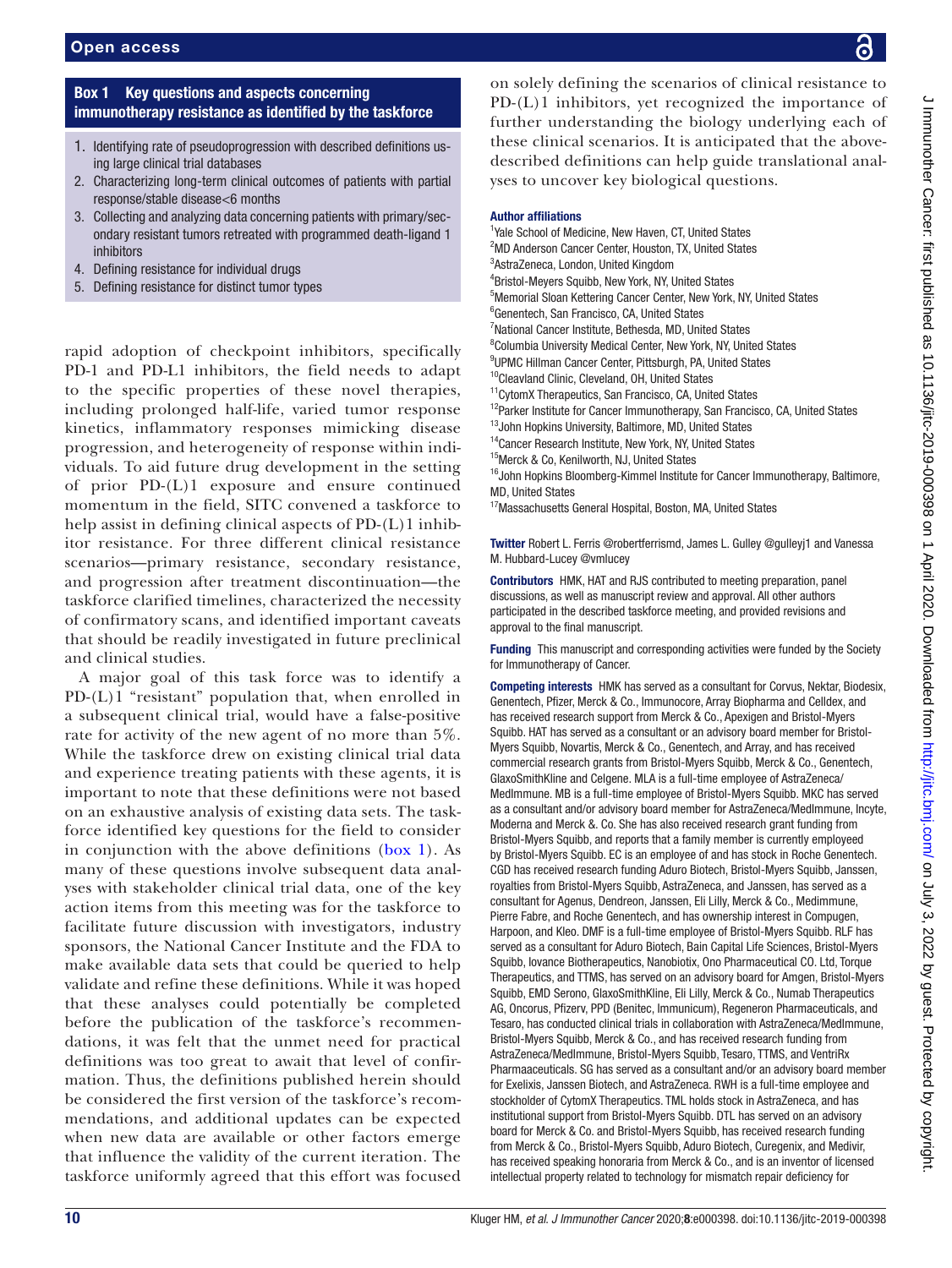diagnosis and therapy (WO2016077553A1) from Johns Hopkins University. The terms of these arrangements are being managed by Johns Hopkins. VML has served on an advisory board for FXBiopharma. VAP has received research funding from Checkmate and Incyte, has received personal fees from LOXO Oncology, Araxes Pharma, Takeda, AbbVie, Tesaro, Exelixis, has received both grants and personal fees from Nektar Therapeutics, AstraZeneca, Eli Lilly, Roche, Merck & Co., Bristol-Myers Squibb, Novartis, Janssen, Checkmate, Incyte, and has served on an advisory board for Arrys Therapeutics. MAP has received personal fees from Merck & Co., Bristol-Myers Squibb, Novartis, Array BioPharma, Aduro, Incytem NewLink Genetics, has received non-financial support from Merck & Co., Bristol-Myers Squibb, RGenix, Infinity, AstraZeneca, Novartis, and Array Bio Pharma. ER is an employee of Merck & Co. JMT has received research funding from Bristol-Myers Squibb, has served on an advisory board for Bristol-Myers Squibb, Merck & Co., AstraZeneca, and Amgen. SLT reports grants and non-financial support from Bristol-Myers Squibb; personal fees from AbbVie, ImaginAb, Immunocore, Avidity NanoMedicines LLC, and Merck; and personal fees and non-financial support from Five Prime Therapeutics and Dragonfly Therapeutics, outside the submitted work. In addition, SLT has patents pending. SLT's spouse has financial relationships with the following entities: Aduro, Amgen, Bayer, Camden Nexus, Compugen, DNAtrix, Dynavax Technolgies, Ervaxx, FLX Bio, Immunomic Therapeutics, Janssen Pharmaceuticals, Jounce Therapeutics, MedImmune/AstraZeneca, Pfizer, Potenza Therapeutics, Rock Springs Capital, Tizona LLC, Trieza Therapeutics, and WindMIL. RZ is the inventor on patent applications related to work on GITR, PD-1 and CTLA-4, and consultant for Leap Therapeutics. MS has received consulting fees from Roche Genentech, Bristol-Myers Squibb, AstraZeneca/Medimmune, Novartis, Seattle Genetics, Nektar Therapeutics, Eli Lilly, Biodesix, Modulate Therapeutics, Newlink Genetics, Molecular Partners, Innate Pharma, Abbvie, Immunocore, Genmab, Almac, Hinge, Allakos, Anaeropharma, and Array, has served on an advisory board for Symphogen, Adaptimmune, Omniox, Lycera, Pieris, and Torque, and holds stock options in Torque. RS has received personal fees from Amgen, Merck & Co., Genentech, Novartis, Compugen, Replimmune, Array, and Syndax, has recieved research funding from Amgen and Merck & Co., has recieved clinical trial support from Merck & Co., Tesaro, Sanofi, Genentech and Novartis.

#### Patient consent for publication Not required.

Provenance and peer review Not commissioned; externally peer reviewed.

Open access This is an open access article distributed in accordance with the Creative Commons Attribution Non Commercial (CC BY-NC 4.0) license, which permits others to distribute, remix, adapt, build upon this work non-commercially, and license their derivative works on different terms, provided the original work is properly cited, appropriate credit is given, any changes made indicated, and the use is non-commercial. See [http://creativecommons.org/licenses/by-nc/4.0/.](http://creativecommons.org/licenses/by-nc/4.0/)

#### ORCID iDs

James L. Gulley<http://orcid.org/0000-0002-6569-2912> Elad Sharon <http://orcid.org/0000-0002-0044-9719>

#### **REFERENCES**

- <span id="page-10-0"></span>1 Dougan M, Dranoff G, Dougan SK. Cancer immunotherapy: beyond checkpoint blockade. *[Annu Rev Cancer Biol](http://dx.doi.org/10.1146/annurev-cancerbio-030518-055552)* 2019;3:55–75.
- <span id="page-10-2"></span>2 Ribas A, Wolchok JD. Cancer immunotherapy using checkpoint blockade. *[Science](http://dx.doi.org/10.1126/science.aar4060)* 2018;359:1350–5.
- <span id="page-10-1"></span>3 Schwartz LH, Litière S, de Vries E, *et al*. RECIST 1.1-Update and clarification: from the RECIST Committee. *[Eur J Cancer](http://dx.doi.org/10.1016/j.ejca.2016.03.081)* 2016;62:132–7.
- <span id="page-10-3"></span>4 Beaver JA, Hazarika M, Mulkey F, *et al*. Patients with melanoma treated with an anti-PD-1 antibody beyond RECIST progression: a US food and drug administration pooled analysis. *[Lancet Oncol](http://dx.doi.org/10.1016/S1470-2045(17)30846-X)* 2018;19:229–39.
- <span id="page-10-4"></span>5 Jackman D, Pao W, Riely GJ, *et al*. Clinical definition of acquired resistance to epidermal growth factor receptor tyrosine kinase inhibitors in non-small-cell lung cancer. *[J Clin Oncol](http://dx.doi.org/10.1200/JCO.2009.24.7049)* 2010;28:357–60.
- 6 Cardoso F, Costa A, Senkus E, *et al*. 3Rd ESO-ESMO international consensus guidelines for advanced breast cancer (ABC 3). *[Ann](http://dx.doi.org/10.1093/annonc/mdw544)  [Oncol](http://dx.doi.org/10.1093/annonc/mdw544)* 2017;28:16–33.
- <span id="page-10-5"></span>7 Tang J, Yu JX, Hubbard-Lucey VM, *et al*. Trial watch: the clinical trial landscape for PD1/PDL1 immune checkpoint inhibitors. *[Nat Rev](http://dx.doi.org/10.1038/nrd.2018.210)  [Drug Discov](http://dx.doi.org/10.1038/nrd.2018.210)* 2018;17:854–5.
- <span id="page-10-6"></span>8 Sharma P, Hu-Lieskovan S, Wargo JA, *et al*. Primary, adaptive, and acquired resistance to cancer immunotherapy. *[Cell](http://dx.doi.org/10.1016/j.cell.2017.01.017)* 2017;168:707–23.
- <span id="page-10-10"></span>9 Fares CM, Van Allen EM, Drake CG, *et al*. Mechanisms of resistance to immune checkpoint blockade: why does checkpoint inhibitor

immunotherapy not work for all patients? *[Am Soc Clin Oncol Educ](http://dx.doi.org/10.1200/EDBK_240837)  [Book](http://dx.doi.org/10.1200/EDBK_240837)* 2019;39:147–64.

- <span id="page-10-7"></span>10 Wolchok JD, Hoos A, O'Day S, *et al*. Guidelines for the evaluation of immune therapy activity in solid tumors: immune-related response criteria. *[Clin Cancer Res](http://dx.doi.org/10.1158/1078-0432.CCR-09-1624)* 2009;15:7412–20.
- <span id="page-10-8"></span>11 Hoos A, Parmiani G, Hege K, *et al*. A clinical development paradigm for cancer vaccines and related biologics. *[J Immunother](http://dx.doi.org/10.1097/01.cji.0000211341.88835.ae)* 2007;30:1–15.
- <span id="page-10-13"></span>12 Seymour L, Bogaerts J, Perrone A, *et al*. iRECIST: guidelines for response criteria for use in trials testing immunotherapeutics. *[Lancet](http://dx.doi.org/10.1016/S1470-2045(17)30074-8)  [Oncol](http://dx.doi.org/10.1016/S1470-2045(17)30074-8)* 2017;18:e143–52.
- <span id="page-10-9"></span>13 Haddad R, Concha-Benavente F, Blumenschein G, *et al*. Nivolumab treatment beyond RECIST-defined progression in recurrent or metastatic squamous cell carcinoma of the head and neck in CheckMate 141: a subgroup analysis of a randomized phase 3 clinical trial. *[Cancer](http://dx.doi.org/10.1002/cncr.32190)* 2019;125:3208–18.
- <span id="page-10-11"></span>14 Shergold AL, Millar R, Nibbs RJB. Understanding and overcoming the resistance of cancer to PD-1/PD-L1 blockade. *[Pharmacol Res](http://dx.doi.org/10.1016/j.phrs.2019.104258)* 2019;145:104258.
- <span id="page-10-12"></span>15 Brahmer JR, Drake CG, Wollner I, *et al*. Phase I study of single-agent anti-programmed death-1 (MDX-1106) in refractory solid tumors: safety, clinical activity, pharmacodynamics, and immunologic correlates. *[J Clin Oncol](http://dx.doi.org/10.1200/JCO.2009.26.7609)* 2010;28:3167–75.
- 16 Topalian SL, Hodi FS, Brahmer JR, *et al*. Safety, activity, and immune correlates of anti-PD-1 antibody in cancer. *[N Engl J Med](http://dx.doi.org/10.1056/NEJMoa1200690)* 2012;366:2443–54.
- 17 Petrylak DP, Powles T, Bellmunt J, *et al*. Atezolizumab (MPDL3280A) monotherapy for patients with metastatic urothelial cancer: long-term outcomes from a phase 1 study. *[JAMA Oncol](http://dx.doi.org/10.1001/jamaoncol.2017.5440)* 2018;4:537–44.
- 18 Powles T, O'Donnell PH, Massard C, *et al*. Efficacy and safety of Durvalumab in locally advanced or metastatic urothelial carcinoma: updated results from a phase 1/2 open-label study. *[JAMA Oncol](http://dx.doi.org/10.1001/jamaoncol.2017.2411)* 2017;3:e172411.
- 19 Migden MR, Rischin D, Schmults CD, *et al*. Pd-1 blockade with Cemiplimab in advanced cutaneous squamous-cell carcinoma. *[N](http://dx.doi.org/10.1056/NEJMoa1805131)  [Engl J Med](http://dx.doi.org/10.1056/NEJMoa1805131)* 2018;379:341–51.
- 20 Hamid O, Robert C, Daud A, *et al*. Safety and tumor responses with lambrolizumab (anti-PD-1) in melanoma. *[N Engl J Med](http://dx.doi.org/10.1056/NEJMoa1305133)* 2013;369:134–44.
- <span id="page-10-14"></span>21 Beer L, Hochmair M, Haug AR, *et al*. Comparison of RECIST, iRECIST, and PERCIST for the evaluation of response to PD-1/PD-L1 blockade therapy in patients with non-small cell lung cancer. *[Clin](http://dx.doi.org/10.1097/RLU.0000000000002603)  [Nucl Med](http://dx.doi.org/10.1097/RLU.0000000000002603)* 2019;44:535–43.
- <span id="page-10-15"></span>22 Ujhazy P, Lindwasser OW. Small cell lung cancer: updates and new concepts. *[Transl Lung Cancer Res](http://dx.doi.org/10.21037/tlcr.2018.02.01)* 2018;7:1–3.
- 23 Topalian SL, Hodi FS, Brahmer JR, *et al*. Five-Year survival and correlates among patients with advanced melanoma, renal cell carcinoma, or non-small cell lung cancer treated with nivolumab. *[JAMA Oncol](http://dx.doi.org/10.1001/jamaoncol.2019.2187)* 2019. doi:10.1001/jamaoncol.2019.2187
- 24 Robert C, Ribas A, Schachter J, *et al*. Pembrolizumab versus ipilimumab in advanced melanoma (KEYNOTE-006): post-hoc 5-year results from an open-label, multicentre, randomised, controlled, phase 3 study. *[Lancet Oncol](http://dx.doi.org/10.1016/S1470-2045(19)30388-2)* 2019;20:1239–51.
- <span id="page-10-16"></span>25 Nowicki TS, Hu-Lieskovan S, Ribas A. Mechanisms of resistance to PD-1 and PD-L1 blockade. *[Cancer J](http://dx.doi.org/10.1097/PPO.0000000000000303)* 2018;24:47–53.
- <span id="page-10-17"></span>26 Zaretsky JM, Garcia-Diaz A, Shin DS, *et al*. Mutations associated with acquired resistance to PD-1 blockade in melanoma. *[N Engl J](http://dx.doi.org/10.1056/NEJMoa1604958)  [Med](http://dx.doi.org/10.1056/NEJMoa1604958)* 2016;375:819–29.
- 27 Shin DS, Zaretsky JM, Escuin-Ordinas H, *et al*. Primary resistance to PD-1 blockade mediated by JAK1/2 mutations. *[Cancer Discov](http://dx.doi.org/10.1158/2159-8290.CD-16-1223)* 2017;7:188–201.
- 28 Koyama S, Akbay EA, Li YY, *et al*. Adaptive resistance to therapeutic PD-1 blockade is associated with upregulation of alternative immune checkpoints. *[Nat Commun](http://dx.doi.org/10.1038/ncomms10501)* 2016;7:10501.
- 29 Thommen DS, Schreiner J, Müller P, *et al*. Progression of lung cancer is associated with increased dysfunction of T cells defined by coexpression of multiple inhibitory receptors. *[Cancer Immunol Res](http://dx.doi.org/10.1158/2326-6066.CIR-15-0097)* 2015;3:1344–55.
- <span id="page-10-18"></span>30 Ngiow SF, Young A, Jacquelot N, *et al*. A threshold level of Intratumor CD8+ T-cell PD1 expression dictates therapeutic response to anti-PD1. *[Cancer Res](http://dx.doi.org/10.1158/0008-5472.CAN-15-1082)* 2015;75:3800–11.
- 31 Santoni M, Romagnoli E, Saladino T, *et al*. Triple negative breast cancer: key role of tumor-associated macrophages in regulating the activity of anti-PD-1/PD-L1 agents. *[Biochim Biophys Acta Rev](http://dx.doi.org/10.1016/j.bbcan.2017.10.007)  [Cancer](http://dx.doi.org/10.1016/j.bbcan.2017.10.007)* 2018;1869:78–84.
- <span id="page-10-19"></span>32 Weber J, Mandala M, Del Vecchio M, *et al*. Adjuvant nivolumab versus ipilimumab in resected stage III or IV melanoma. *[N Engl J](http://dx.doi.org/10.1056/NEJMoa1709030)  [Med](http://dx.doi.org/10.1056/NEJMoa1709030)* 2017;377:1824–35.
- 33 Eggermont AMM, Blank CU, Mandala M, *et al*. Adjuvant pembrolizumab versus placebo in resected stage III melanoma. *[N](http://dx.doi.org/10.1056/NEJMoa1802357)  [Engl J Med](http://dx.doi.org/10.1056/NEJMoa1802357)* 2018;378:1789–801.